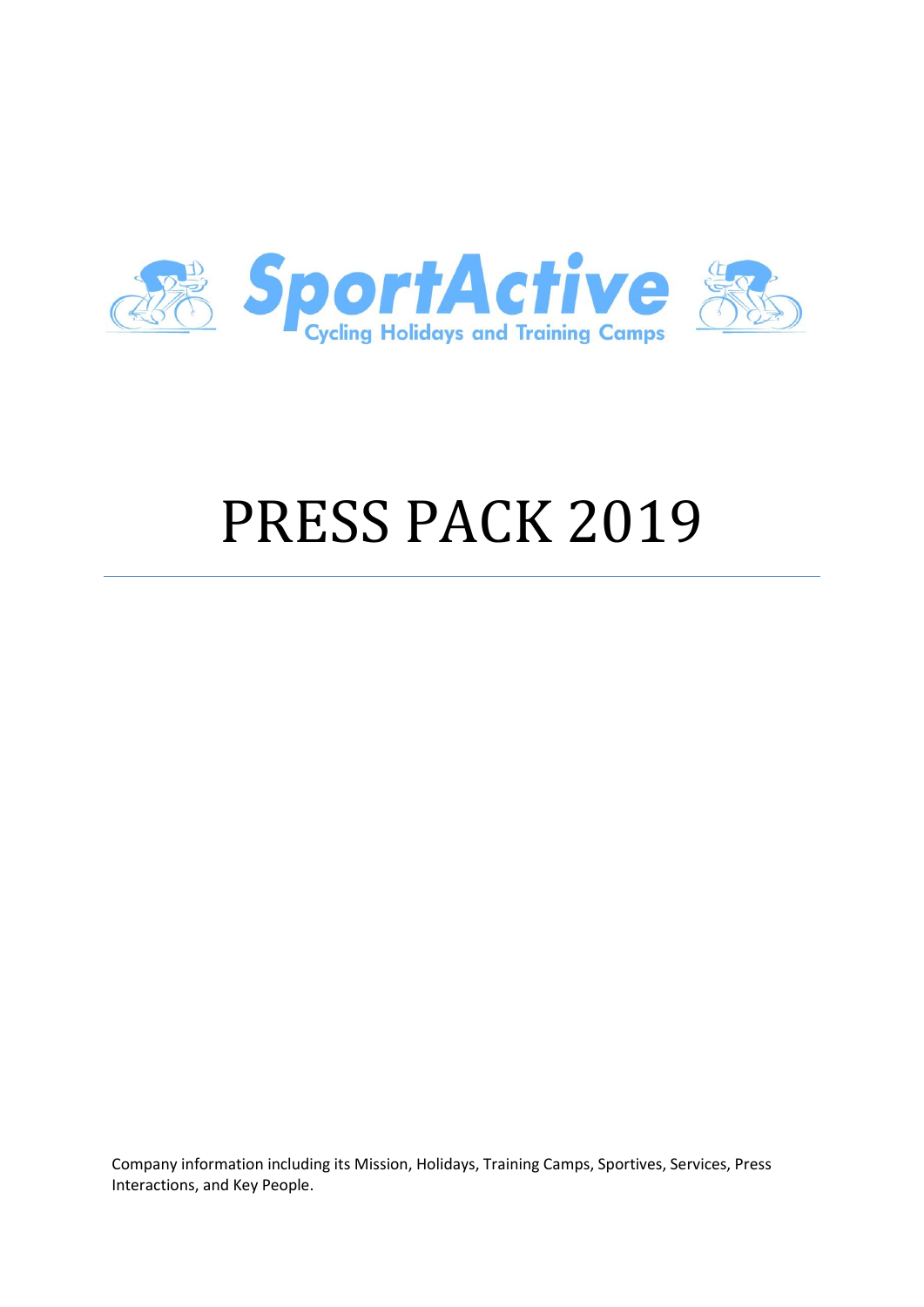

# **Contents**

| As with the Mallorca sportive holidays we look after riders from organising their entry into the<br>sportive and providing event preparation advice. SportActive supplies back-up cars and riders |
|---------------------------------------------------------------------------------------------------------------------------------------------------------------------------------------------------|
| Marmotte Granfondo Pyrénées- Ride the Sportive featuring Tour de France and Vuelta Cols!  6                                                                                                       |
|                                                                                                                                                                                                   |
|                                                                                                                                                                                                   |
|                                                                                                                                                                                                   |
|                                                                                                                                                                                                   |
| The National Press<br>8                                                                                                                                                                           |
|                                                                                                                                                                                                   |
|                                                                                                                                                                                                   |
|                                                                                                                                                                                                   |
|                                                                                                                                                                                                   |
|                                                                                                                                                                                                   |
|                                                                                                                                                                                                   |
|                                                                                                                                                                                                   |
|                                                                                                                                                                                                   |
|                                                                                                                                                                                                   |
|                                                                                                                                                                                                   |
|                                                                                                                                                                                                   |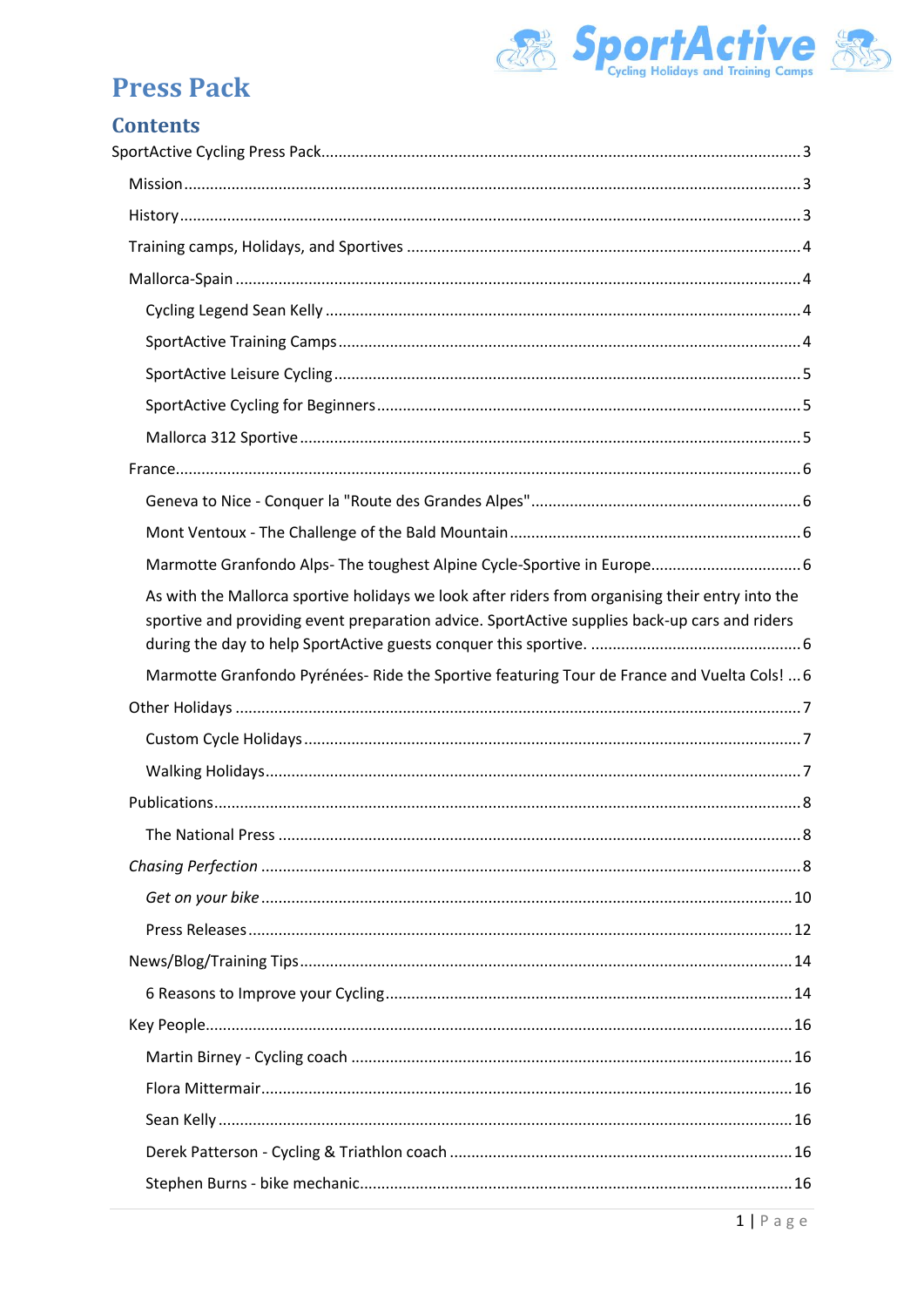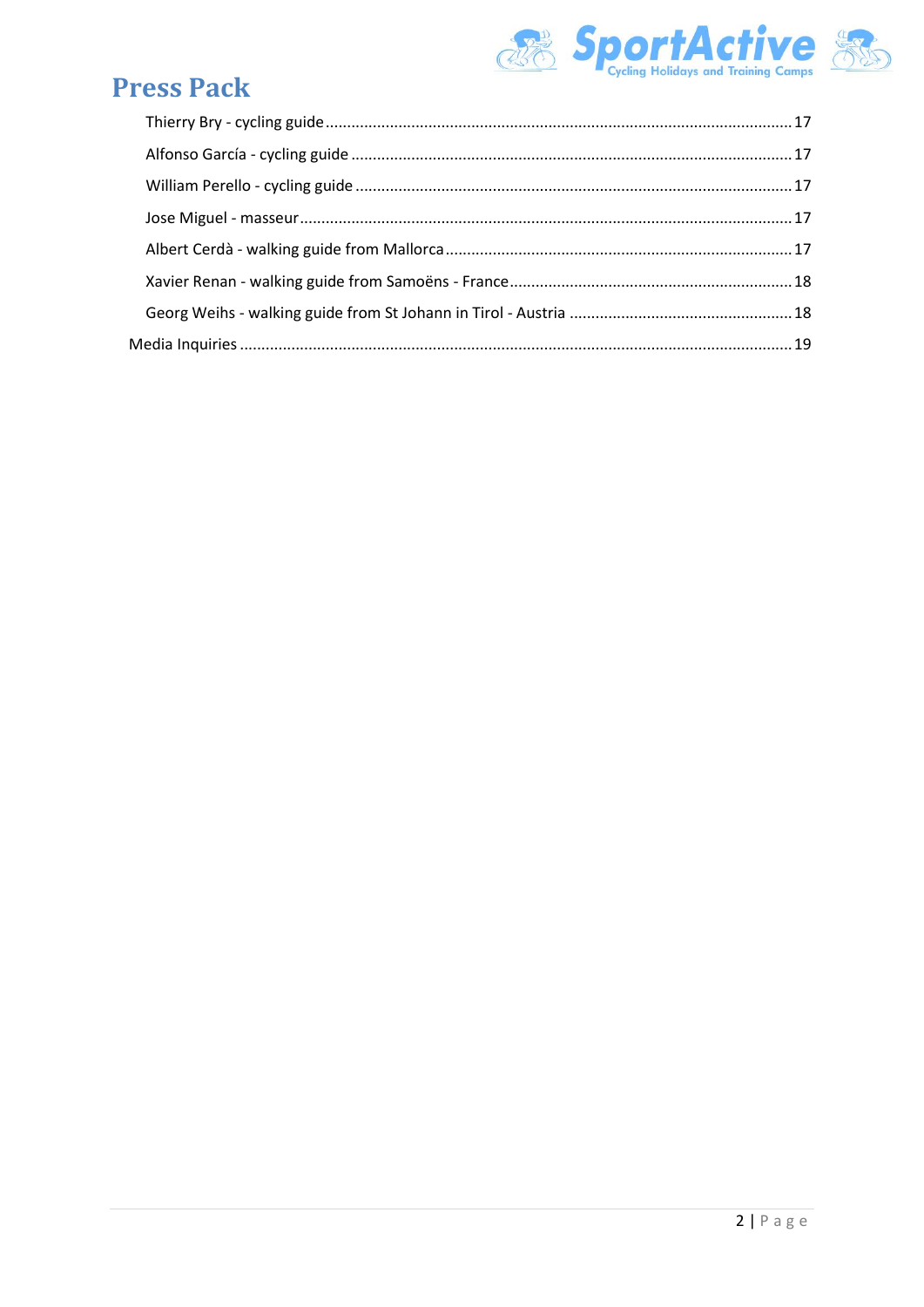

# <span id="page-3-0"></span>**SportActive Cycling Press Pack**

#### <span id="page-3-1"></span>**Mission**

SportActive are committed to providing accessible and comprehensive cycling holidays, training camps, and access to sportives, for beginner through to amateur level cyclists. SportActive will improve the skills of cyclists of all levels in a fun environment through providing the following:

- Cycling training camps, sportive preparation and support, and leisure holidays in Spain and France
- Professional coaching
- A high standard of accommodation
- A friendly and fun environment
- Professional cycling experiences such as cycling in the mountain ranges used in the Tour de France featuring coaching and support
- Tournament preparation for sportives and support
- Guided cycle tours
- A safe and fun environment to cycle
- An experience as close to professional cycling as possible
- An environment conducive to improving the skills of all cyclists regardless of level
- A sense of achievement from cycling

### <span id="page-3-2"></span>**History**

Founded by professional cycling coach Martin Birney, the company was born following Martin's experiences cycling all over the globe. Martin had experienced cycling with the best coaches in the best clubs the world over and wanted to bring this experience to everyone, not just professional cyclists.

Today, SportActive.net is very well thought of among the cycling community. Cycling legend Sean Kelly regularly rides on SportActive's Mallorca holidays, offering useful knowledge and tips to guests.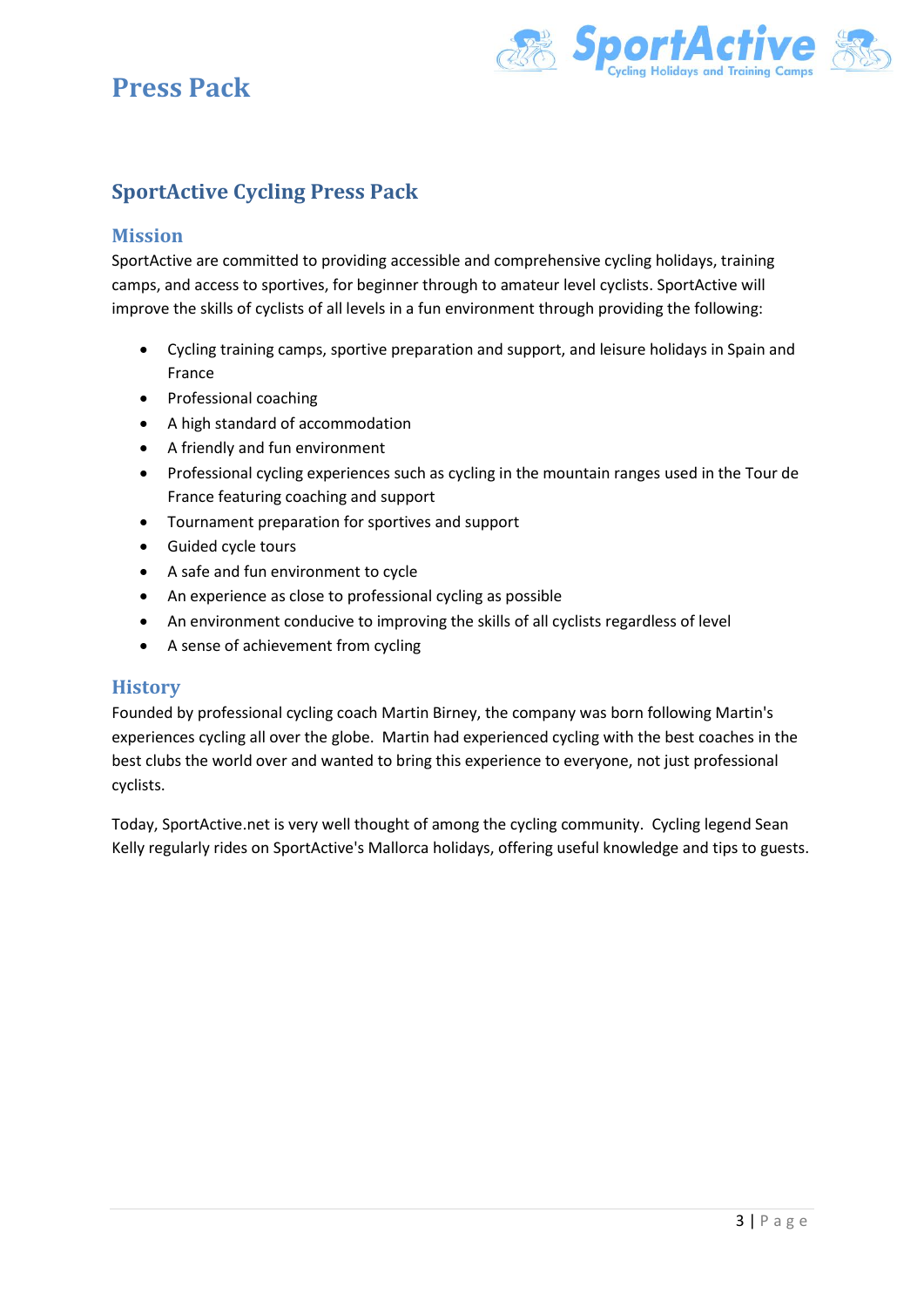



# <span id="page-4-0"></span>**Training camps, Holidays, and Sportives**

### <span id="page-4-1"></span>**Mallorca-Spain**

SportActive based their cycling training centre in Mallorca following Martin's experiences at riding on the island. It is used by professional pro peloton cycling teams in the off season, and thanks to its cycling culture, Mallorca has been described as an island paradise by cyclists of all levels. It has amazing cycling roads including hairpins, country lanes, mountain climbs, and thrilling descents. The roads are largely devoid of cars.

The SportActive Cycling Centre is located in the four star hotel Zafiro Tropic, and this is also where guests stay while on holiday with SportActive. It is located in Puerto Alcùdia, on the north coast, the most picturesque and quiet part of Mallorca. Alcùdia is perfectly situated for warm up and warm down rides. Although in a quiet location, it is at the heart of the local shopping and nightlife district, and only a few metres from a golden beach.

SportActive has a comprehensive bike garage where guests are fitted for bikes, can hire bikes, and stock up on supplies.

#### <span id="page-4-2"></span>**Cycling Legend Sean Kelly**

During April and October Sean Kelly, one of the greatest cyclists ever to have lived rides with SportActive guests. In his professional career he achieved 196 professional victories. Sean was a sprinter but could keep pace with climbers and more endurance focused cyclists. Due to his brilliant performances in the classic races, he quickly became known as 'The King of the Classics.'

Sean Kelly rides with all SportActive groups regardless of level.

#### <span id="page-4-3"></span>**SportActive Training Camps**

SportActive run training camps for all levels of cyclist and provide good training environments for cyclists who wish to compete in the M312/M225/M167.

SportActive's training covers the following topics:

- Cornering
- Braking
- Gear Use
- Group riding techniques
- Hill climbing techniques
- Bike safety and coordination

SportActive uses a group ride system to ensure no rider is stretched too far or held back. This ensures all riders have the perfect cycling holiday for their ability. SportActive's routes take in the gems of Mallorca including the hairpins of Sa Calobra, the highest reachable point on Mallorca, Puig Major, and 'the meeting place of the winds' Cap Formentor.

SportActive's pro coaching advice helps riders improve their cycling and ride further and faster.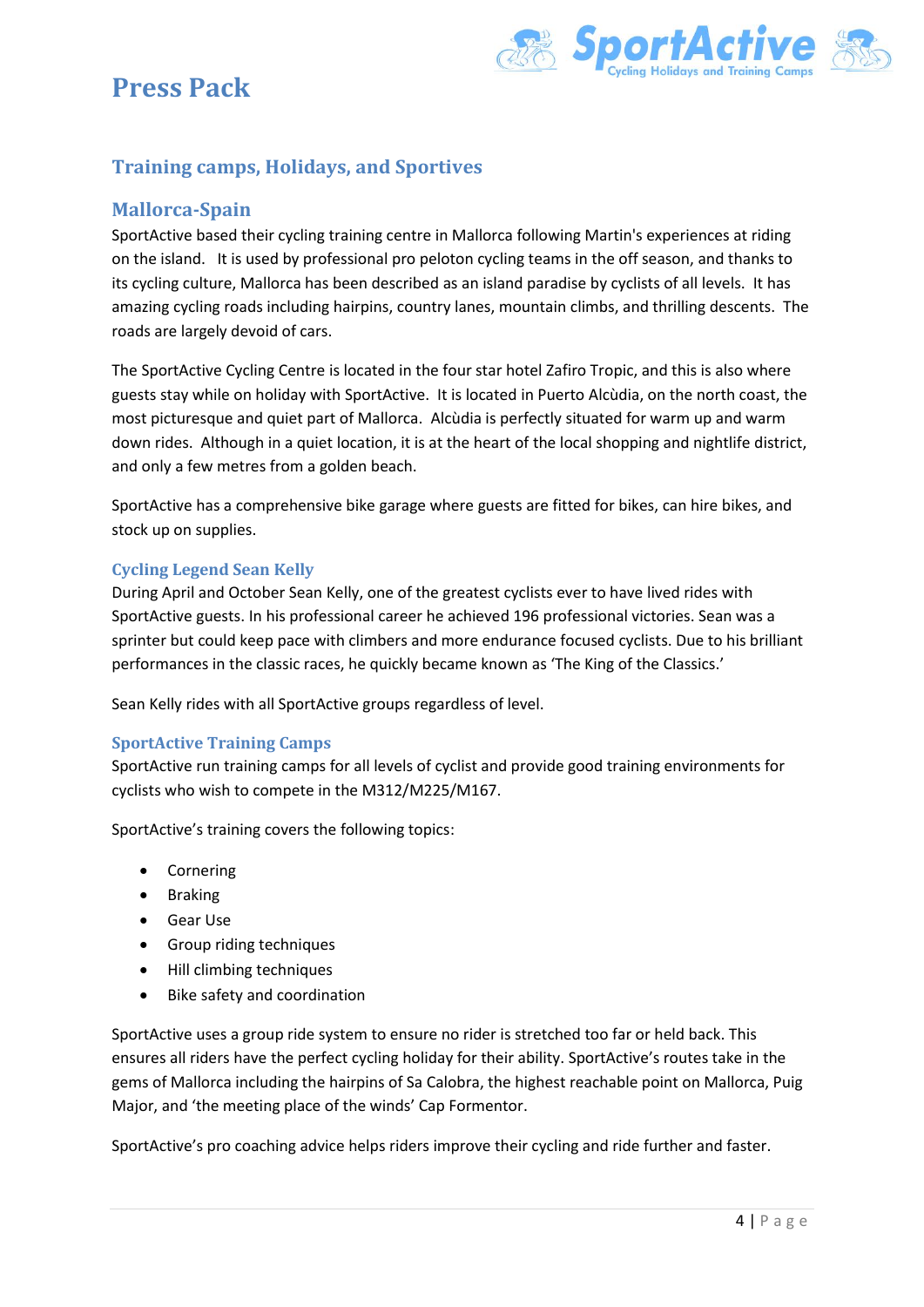

#### <span id="page-5-0"></span>**SportActive Leisure Cycling**

As well as cycling training, SportActive also run leisure cycling holidays. Here our guided tours take you to the most fascinating, picturesque, and engaging parts of Mallorca. Your days will be full. You will see historical buildings, shop in vibrant markets, and sample the culture. There are plenty of stops for coffee and food. Martin is very good at judging just how far you can comfortably cycle, and ensures you see some of the amazing island destinations Mallorca has to offer.

### <span id="page-5-1"></span>**SportActive Cycling for Beginners**

This holiday is aimed at the cyclist who is new or just returning to cycling. The idea is that cyclists build confidence through learning about the different aspects of cycling. All SportActive' guests leave their holiday better cyclists than when they arrived.

#### <span id="page-5-2"></span>**Mallorca 312 Sportive**

The Mallorca 312 sportive is the biggest held in Mallorca. It involves 312km ride taking in challenging climbs and coastal roads. The event which is held and celebrated every year is the longest amateur cyclist sportive in Europe.

SportActive is an official M312 Tour Operator and our services include event preparation, looking after the logistics of your trip including entry into the event, bike hire, cycling clothing and supplies and accommodation.

Riders can combine the M312 with a cycling training camp to ride the event in optimum condition.

As well as the M312, the M225 and the M167 run on the same day. They have the same starting and finishing points but here you will cycle either 225 kms or 167kms rather than 312 kms.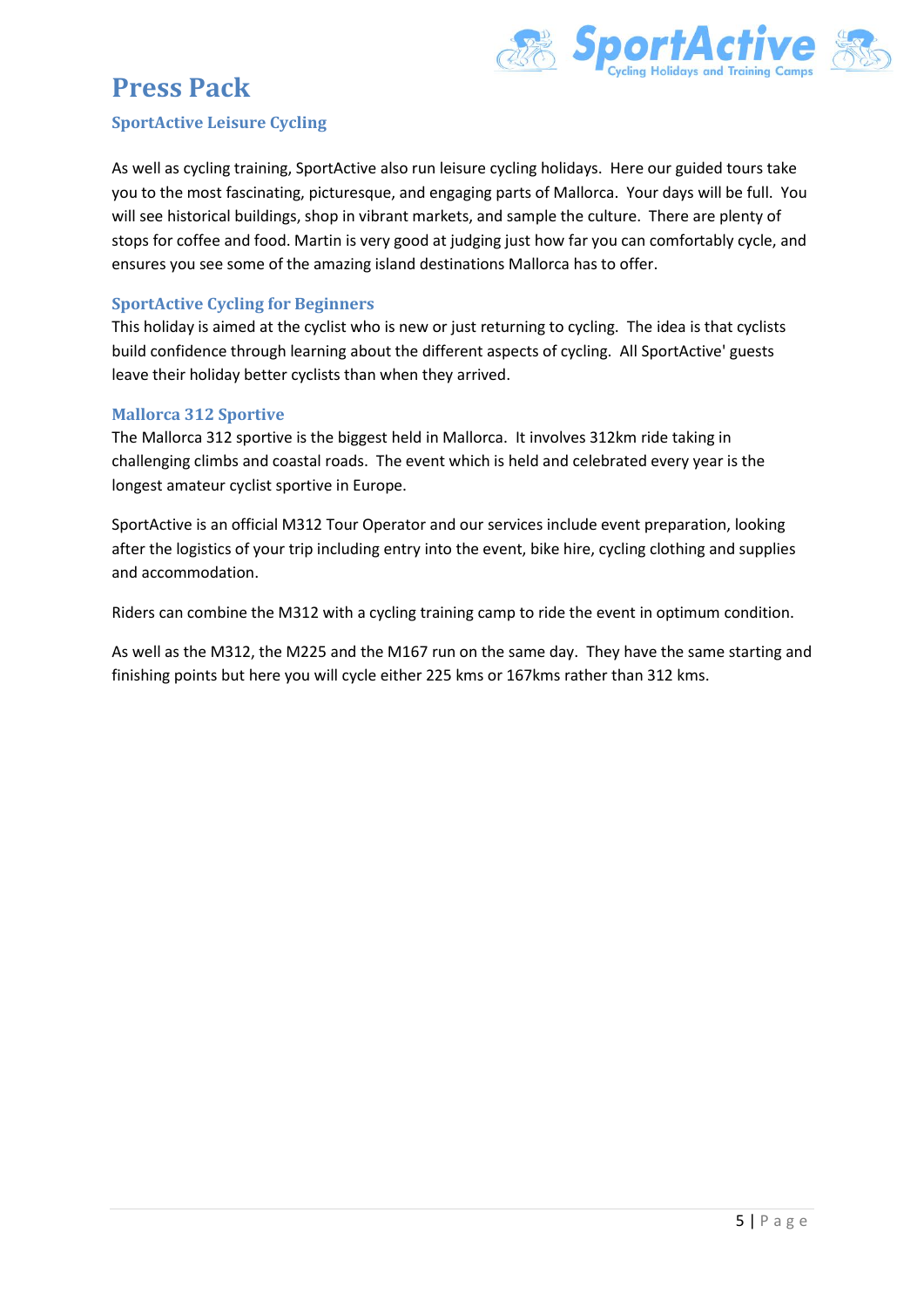

### <span id="page-6-0"></span>**France**

SportActive's French holidays are more for the enthusiastic amateur cyclists who wants to have a Tour de France experience. Our holidays take riders through stages of the Tour de France, and include some of the most demanding mountain climbs featured in the famous race.

As well as coaching and support, all accommodation is included in each holiday or sportive. For some rides we have support cars in operation and riders will experience what it is like to be looked after like a pro rider. This aim is that you finish each ride under your own steam. Your Tour de France style holiday achievements will be your own.

#### <span id="page-6-1"></span>**Geneva to Nice - Conquer la "Route des Grandes Alpes"**

The "Route des Grandes Alpes" takes riders across 550 kms of Alpine routes terrain, and sees riders cycling the alpine mountains of the Tour de France. Over one week riders will cycle between 75km to 120km per day, taking in the spectacular views this holiday affords.

Each year Tour de France professional cyclists take on the mountains, and this holiday offers the chance for amateur riders to do the same. The rides culminate in Nice, on the Mediterranean coast.

### <span id="page-6-2"></span>**Mont Ventoux - The Challenge of the Bald Mountain**

Mont Ventoux or the "Bald Mountain" is an iconic mountain which every cyclists regardless of ability respects. At its summit it is 1912km above sea level, and for many cyclists this is the ultimate test of their mettle.

This holiday sees riders climb this mountain under their own steam. The ride is steep, but with coaching riders do reach the top. Due to the nature of some of the climbs on this holiday, a support car is provided for the most difficult rides.

#### <span id="page-6-3"></span>**Marmotte Granfondo Alps- The toughest Alpine Cycle-Sportive in Europe**

Marmotte Alps sees competitors ride 174km and climb 5000m over four major alpine cols; le col du Glandon, le col du Télégraph, le col du Galibier and Alpe d'Huez. This event has around 8000 riders, giving everything to conquer the cols.

<span id="page-6-4"></span>As with the Mallorca sportive holidays we look after riders from organising their entry into the sportive and providing event preparation advice. SportActive supplies back-up cars and riders during the day to help SportActive guests conquer this sportive.

### <span id="page-6-5"></span>**Marmotte Granfondo Pyrénées- Ride the Sportive featuring Tour de France and Vuelta Cols!**

Marmotte Pyrénées gives competitors a chance to test their limits in the Pyrénées mountain range. This is the sister event of Marmotte Alps and like its sister is one of the most demanding sportives on the amateur circuit. Featuring a total distance of 165 km and 5600+ altimeters, the route takes you across five legendary cols: Col du Tourmalet from Luz St Sauveur, La Hourquette d'Ancizan, Col d'Aspin, Col du Tourmalet from Ste Marie de Campan, Hautacam - col de Tramassel.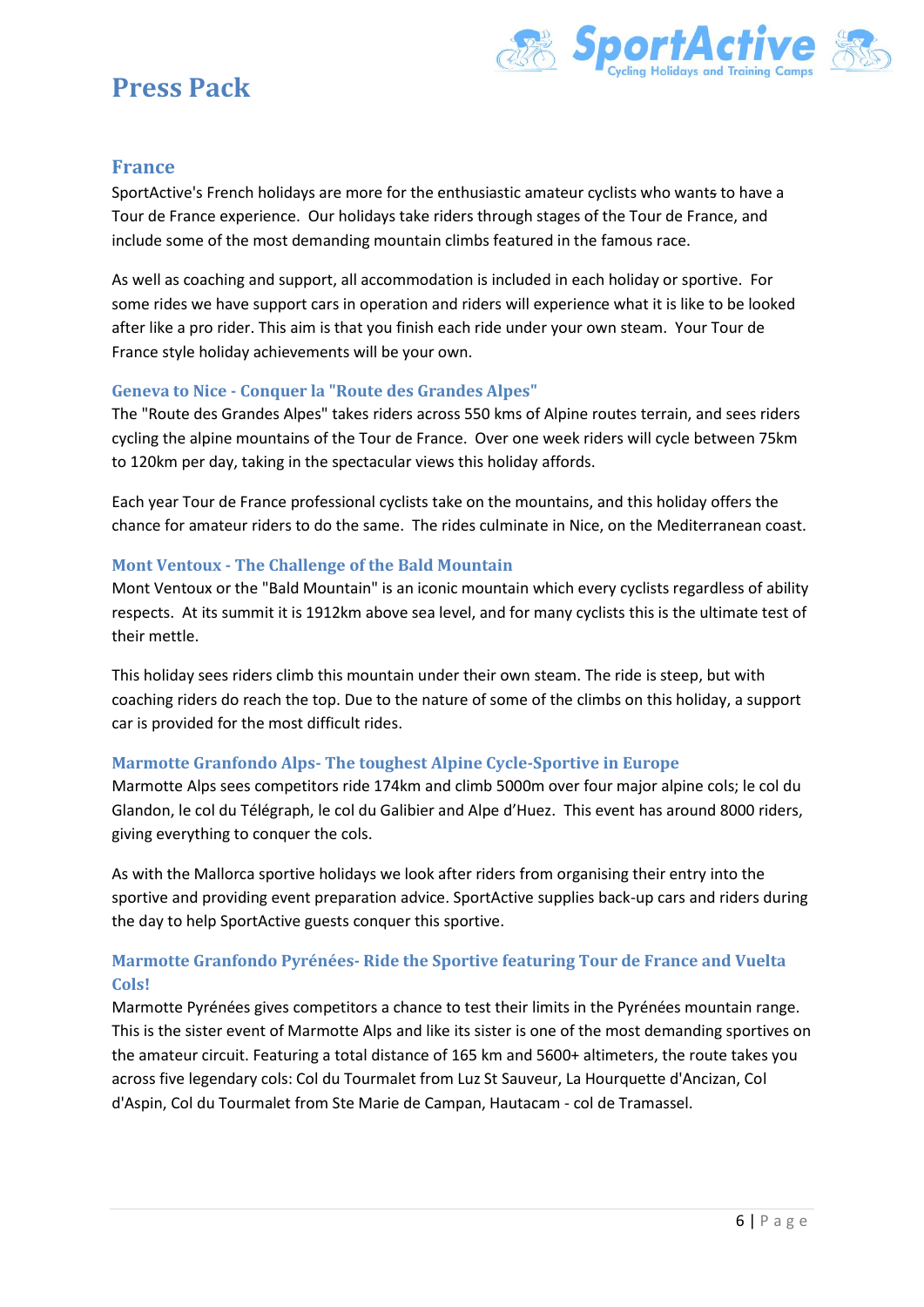

SportActive provides full support to SportActive guests from organising their entry into the sportive to preparing them for the big event. SportActive supplies back-up cars and riders during the day, to help guests conquer this sportive.

## <span id="page-7-0"></span>**Other Holidays**

### <span id="page-7-1"></span>**Custom Cycle Holidays**

Here guests can specify what they want from their cycling holiday and we will provide it. Taking care of all the details and organising the holiday.

### <span id="page-7-2"></span>**Walking Holidays**

As well as cycling holidays we also operate walking holidays in Mallorca, France, and Austria taking in some of the most picturesque views in the world.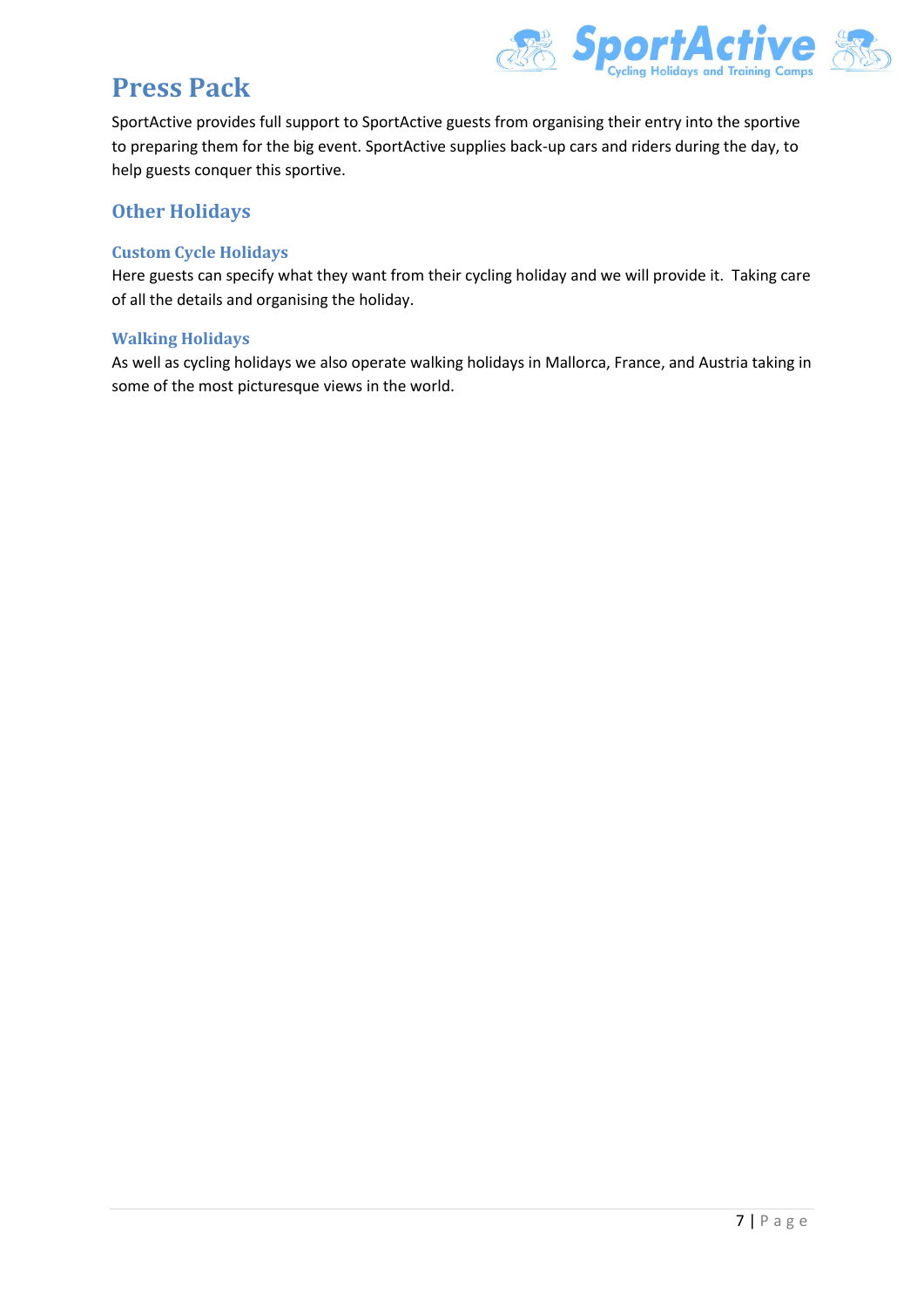

# <span id="page-8-0"></span>**Publications**

### <span id="page-8-1"></span>**The National Press**

SportActive is often written about in national newspapers and in specialist publications in various countries. Here you will find references to these publications together with SportActive's press releases.

### *Me falto ganar un Mundial – (I miss winning a world cup)*

Published May 2019 - Ultima Horo

The legend Sean Kelly is written about all over the world. He is particularly popular in Spain thanks to his legendary achievements and his ongoing involvement with SportActive. This article is an in-depth interview with the Legend.

#### <span id="page-8-2"></span>*Chasing Perfection*

#### By Peter Stuart

Published September 2018 – Cyclist Magazine August 2018 Edition

An article detailing the famous Mallorca cycling climb of Sa Calobra

"There are climbs with amazing views, roads with rustic charm, and mountains so severe that we never forget them. There is no road, though, as stunning as Sa Calobra.

"Sa Calobra is in fact not a road at all, but a port town on the northern coast of Mallorca. Out of the town, the road up to Coll dels Reis winds over and through the rock formations of the Tramuntana range like brushstrokes on a canvas, and over time this road has come to be known by cyclists simply as Sa Calobra.

"The only way to get to the bottom of the climb (other than by boat) is to start at the top and descend for 9.5km. The gradient averages 7% and near the top the road performs an incredible 270° loop, twisting around and back under itself in an iconic hairpin bend called the 'tie knot'. Conceived and built by the same architect famed for the road to Cap de Formentor on the very northern tip of the island, Sa Calobra is probably as close as one could get to a perfect road for cycling, and it's precisely where we're heading today."

Read more: [Chasing Perfection: Sal Calobra Big Ride](https://www.cyclist.co.uk/in-depth/6344/chasing-perfection-sa-calobra-big-ride)

### *Ride on with Sean Kelly* Published 30/01/2018 – ABC Mallorca

ABC Mallorca published Sean Kelly interview provides useful insights into Mallorca cycling and his thoughts on the sport. Extract:

"For Sean Kelly there are two types of cycling tourists on Mallorca. "On the one hand, there are the experienced cyclists who know what to expect on the island," he says. And on the other hand, those who do not know. "Beginners, particularly, often exceed their own abilities which can be dangerous." Therefore, cycling tour operators are always a good choice when you want to cycle on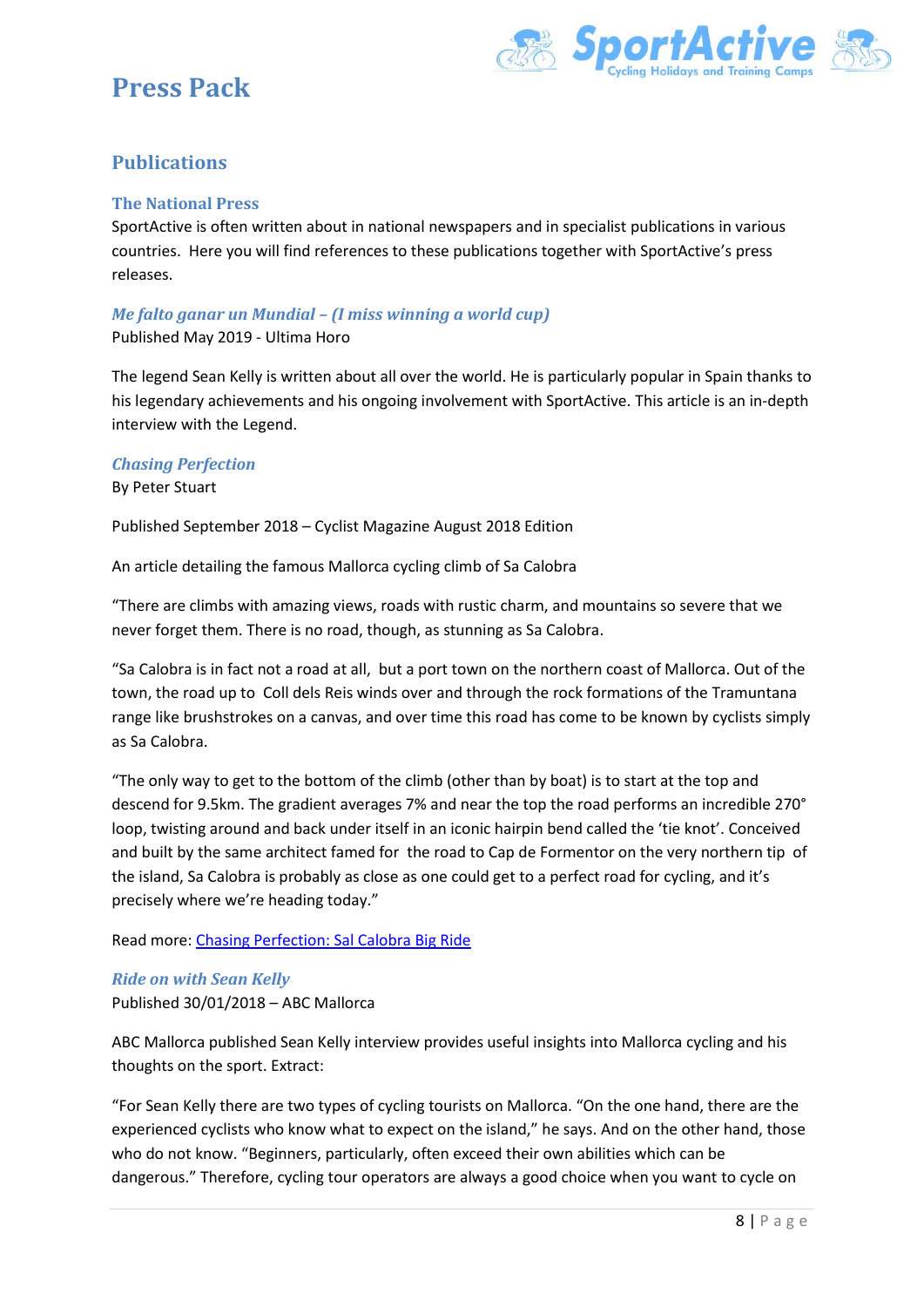

the island. "Experienced tour guides place the bikers right from the start in the group that is appropriate for their level. Then nothing can go wrong," Sean believes."

### *SportActive: cycling holidays Mallorca* Published 30/01/2018 – ABC Mallorca

Extract below:

"Whether you are an experienced cyclist looking to improve your performance with a dedicated training camp or a leisure cyclist interested in exploring, taking pictures, top up your tan and drink a fine cup of coffee; or even a beginner cyclist, SportActive offers something for you.

"The Cycling Holidays include guided group rides (different levels!), private SportActive Bike Garage with mechanic, optional bike hire, half board accommodation in Puerto d'Alcùdia, and airport transfers. If you choose not to hire a bike, you are welcome to bring your own. All leaders of the SportActive training team are passionate and accomplished cyclists and experts in cycle training. SportActive also offer an M312 sportive package for Europe's longest amateur race."

### *Formentor: Mallorca's Finest Road* Published: 07/11/2016

Peter Stuart of Cyclist Magazine reviewed riding to Formentor with our own Martin Birney:

"The Mallorcans call the Cap de Formentor the meeting point of the four winds. Sitting on the most northerly tip of the biggest of the Balearic Islands, the winds that blow from the Spanish mainland, the European Alps, the Atlantic Ocean and North Africa meet here, and each seems to have left an impression on this tiny outpost.

"With alpine-esque hairpins overlooking a crystal blue Mediterranean Sea, beating against a shore of jagged limestone rock, it's no wonder that the road to Formentor has become an icon of European cycling. "

Read more: [Formentor: Mallorca's Finest Road](http://www.cyclist.co.uk/in-depth/1634/formentor-mallorcas-finest-road)

*Majorca: Spinning in the Sunshine* Published: 26/09/2016

David Conachy from the Irish Independent wrote a piece on his stay with us in 2016:

"There's nothing to it really is there? I mean, you just sit in the saddles, clip your shoes into the pedals and off you go. You could say it's as easy as riding a bike.

"Except there's a lot more to it than meets the eye, and even after years of experience on two wheels that have brought me to such iconic places as Alpe d'Huez, Croix de Fer and Mont Ventoux, there is still so much to learn about control, pacing and nutrition. So many roads to discover and so many new places to see."

Read More: [Majorca: Spinning in the Sunshine](http://www.independent.ie/life/travel/europe/majorca-spinning-in-the-sunshine-35073812.html)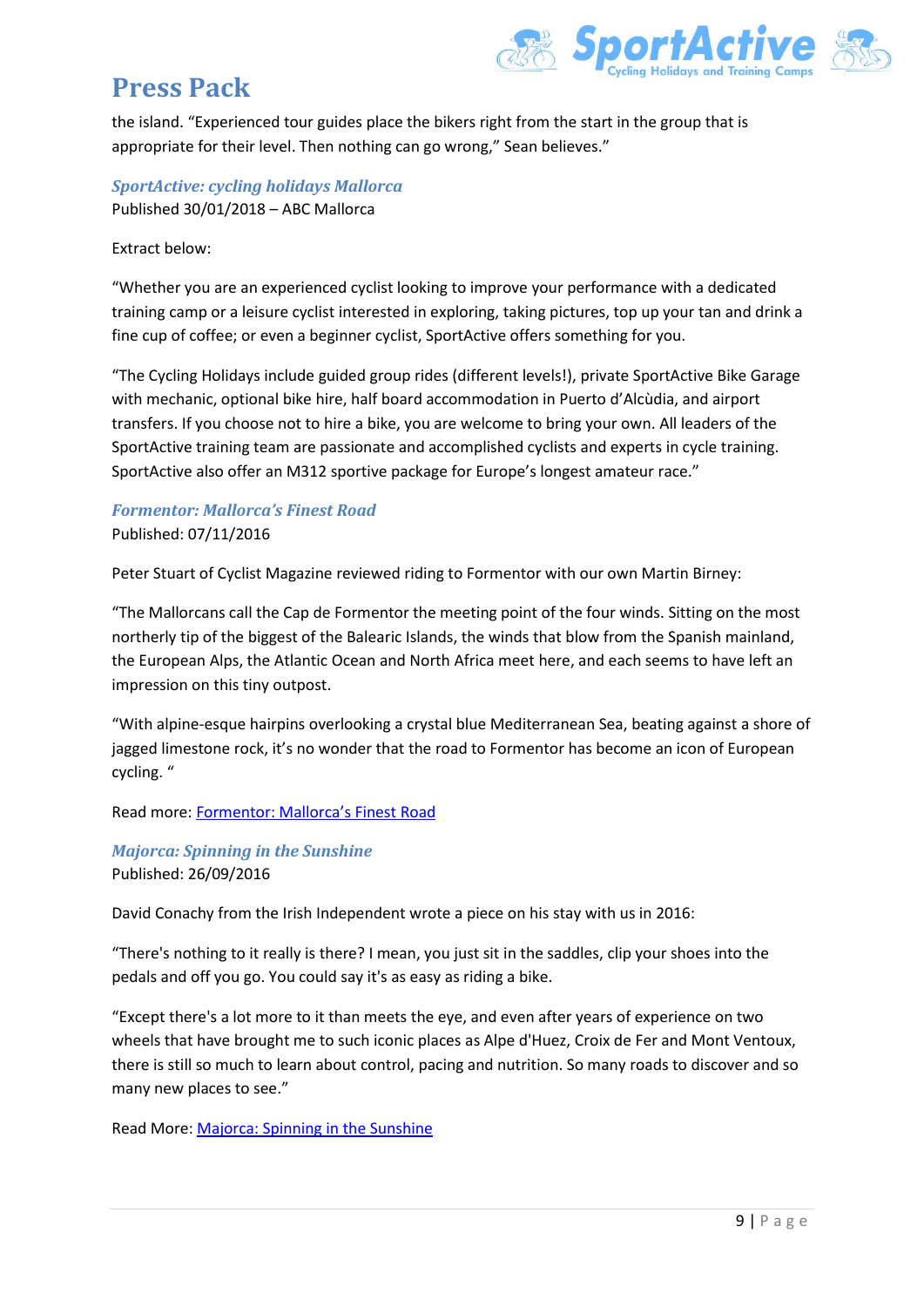

# *To hell and back: My Tour de France*

Published: 26/07/2015

Shane Phelan of the Irish Independent recounts his Marmotte experience:

"By the end of the day 2,822 of the 7,500 who started had thrown in the towel, but that was little consolation to me.

"The following afternoon myself and David had recovered enough to get back on the bike and ride up the Alpe with Martin Birney from the Derry-based cycle holiday company SportActive, who looked after us very well during the trip."

Read more: [To hell and back: My Tour de France](http://www.independent.ie/life/health-wellbeing/fitness/to-hell-and-back-my-tour-de-france-31398704.html)

#### <span id="page-10-0"></span>*Get on your bike*

Publish date : Decemeber/January/February 2015, Issue 41

Sue Smith wrote about her experiences with us in Mallorca in Cotswold Magazine

*"In a moment of madness around two years ago I had a rush of blood to the head and bought myself a bike, despite the fact I hadn't ridden since pre-teens.*

"Bradley Wiggins had recently added Olympic gold to his Tour de France yellow jersey (Maillot Jaune) and Wiggo fever was sweeping the country. Everyone I knew was getting out on the roads on their bikes and I was swept along in a wave of patriotism and an overriding fear of being left behind."

Read more: [Get on your bike](http://edition.pagesuite-professional.co.uk/launch.aspx?eid=db584270-073e-4ee0-ad76-cab20c82cead)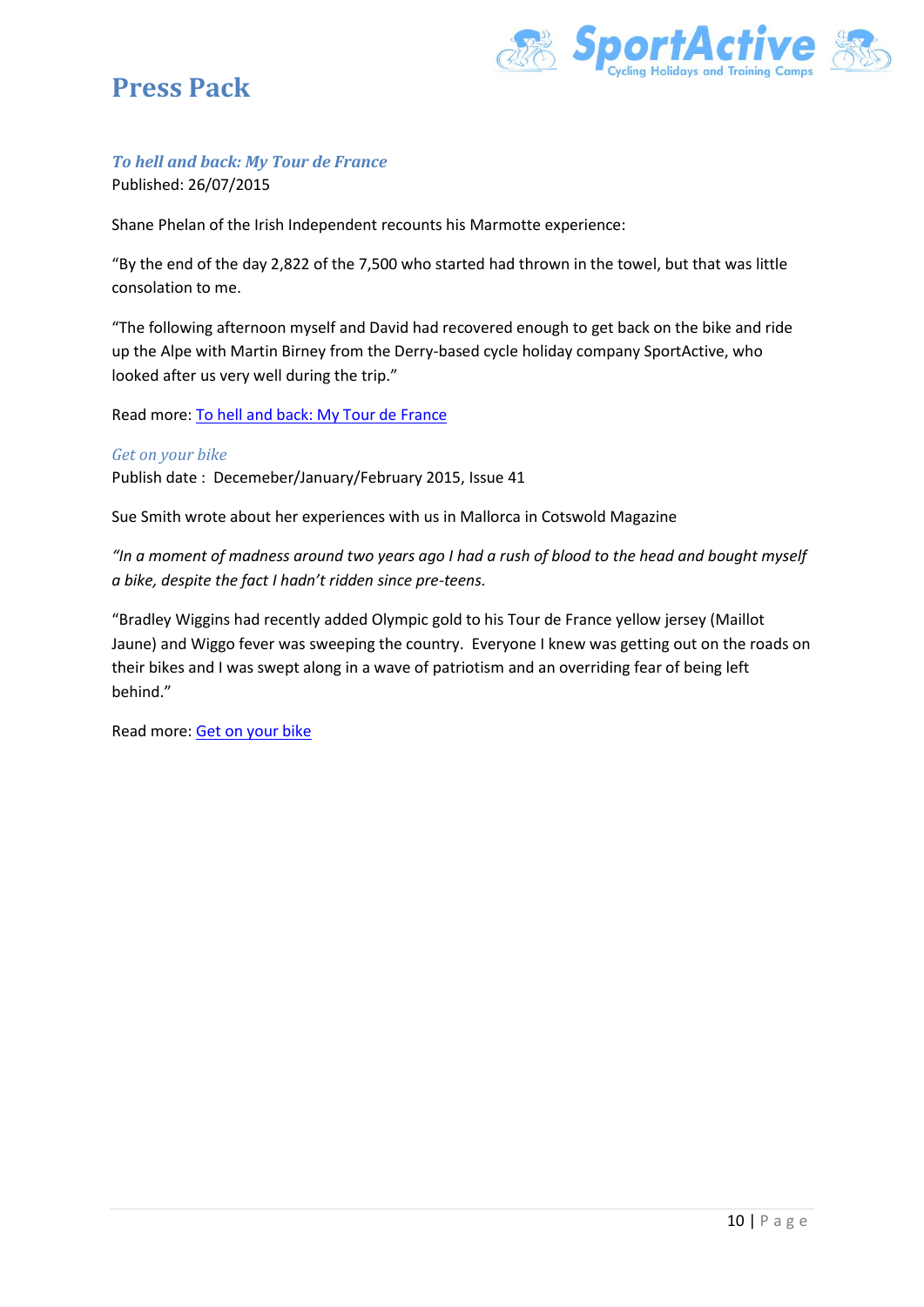



### *The 10 Best Fitness Holidays*

Publish Date: 03/01/2011

Jason Morris wrote about his SportActive experience resulting in SportActive featuring in The Daily Telegraph's [10 Best Fitness Holidays](file:///C:/Users/Richard%20Desktop/Dropbox/1Marketing/Press%20pack/Press%20Pack%20Sportactive%202017-draft.pdf) Article published in 2011.

Extract below;

#### **CYCLING**

"In spring 250,000 cyclists descend upon Majorca, attracted by the smooth roads, challenging climbs and favourable climate. Many stay as I did at a cycling centre like SportActive in Port d'Alcudia. From there coaches guide groups of up to 10 riders, teaching them the disciplines of team cycling. Of my fellow cyclists, some raced at amateur level, but two were complete beginners. My experience was limited to diversions around the potholes of London. I hoped not to disgrace myself."

Read more: [10 Best Fitness Holidays](file:///C:/Users/Richard%20Desktop/Dropbox/1Marketing/Press%20pack/Press%20Pack%20Sportactive%202017-draft.pdf)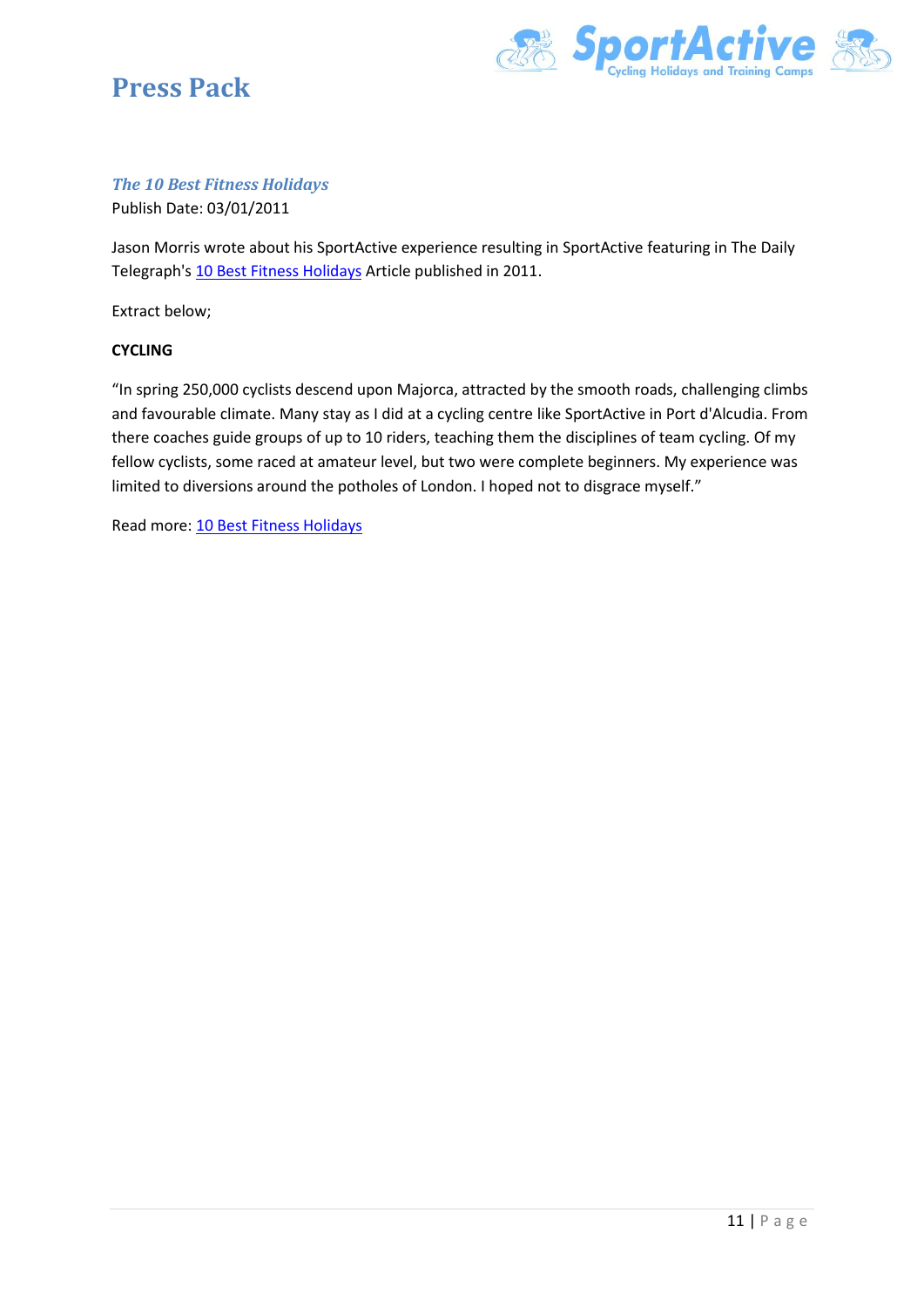

#### <span id="page-12-0"></span>**Press Releases**

#### *SportActive.net Announce New Cycling Holiday Dates for Mallorca, Spain*

Popular and successful cycling holiday company, SportActive.net have announced new dates for their Mallorca cycling holidays and camps.

Londonderry, Northern Ireland (PRWEB UK) 8 January 2015

Popular and successful cycling holiday and cycling training camps provider, SportActive.net have announced their new cycling dates for Mallorca, Spain. The updated calendar of events features leisure and competitive cycling based on the Spanish Island, and like last year the programme offers something for all levels of cyclist.

The Mallorca 2015 dates are as follows:

- Leisure cycling in Mallorca is available from 01st March to the 10th May, and 26th September until the 24th October. Typically, each holiday is a 7 night stay though this can be negotiated.
- SportActive's Beginners Cycling School will run from 14th March until the 9th May and from 26th September until the 24th October. Typically the holiday runs for 7 nights but this can be negotiated.
- Women's week: SportActive's women only cycling week will take place this year on the 4th April and runs until the 11th April.
- Cycle Training with Sean Kelly- former world champion cyclist, will run from 14th February to the 10th May, and 26th September until the 24th October. Again this is typically 7 night stays.
- Mallorca 312 International Cyclotourist Tour of Mallorca will be held on the 25th April. This popular Sportive features 312 or a 167 km race around the Mediterranean island. Holidays for this trip normally last between 4 to 7 nights.

As always with SportActive, a high level of professionalism both in terms of coaching and advice are offered. Over the years they have improved their cycling holidays and camps based on customer and staff feedback. They have placed a strong emphasis on enabling cyclists to improve their cycling, fitness, and confidence.

Flora Mittenmair, general manager and co-founder of SportActive said:

"The dates are designed around the best conditions for cycling in terms of weather. So our guests will not only become better cyclists but they will have a better sun tan too."

As well as a comprehensive Mallorca cycling calendar, the company also operate cycling holidays in France. The French cycling holidays tend to have a more challenging emphasis.

Where required, SportActive will operate support cars and riders for some of the events and rides. More details on all the holidays and what's featured can be found by visiting the site.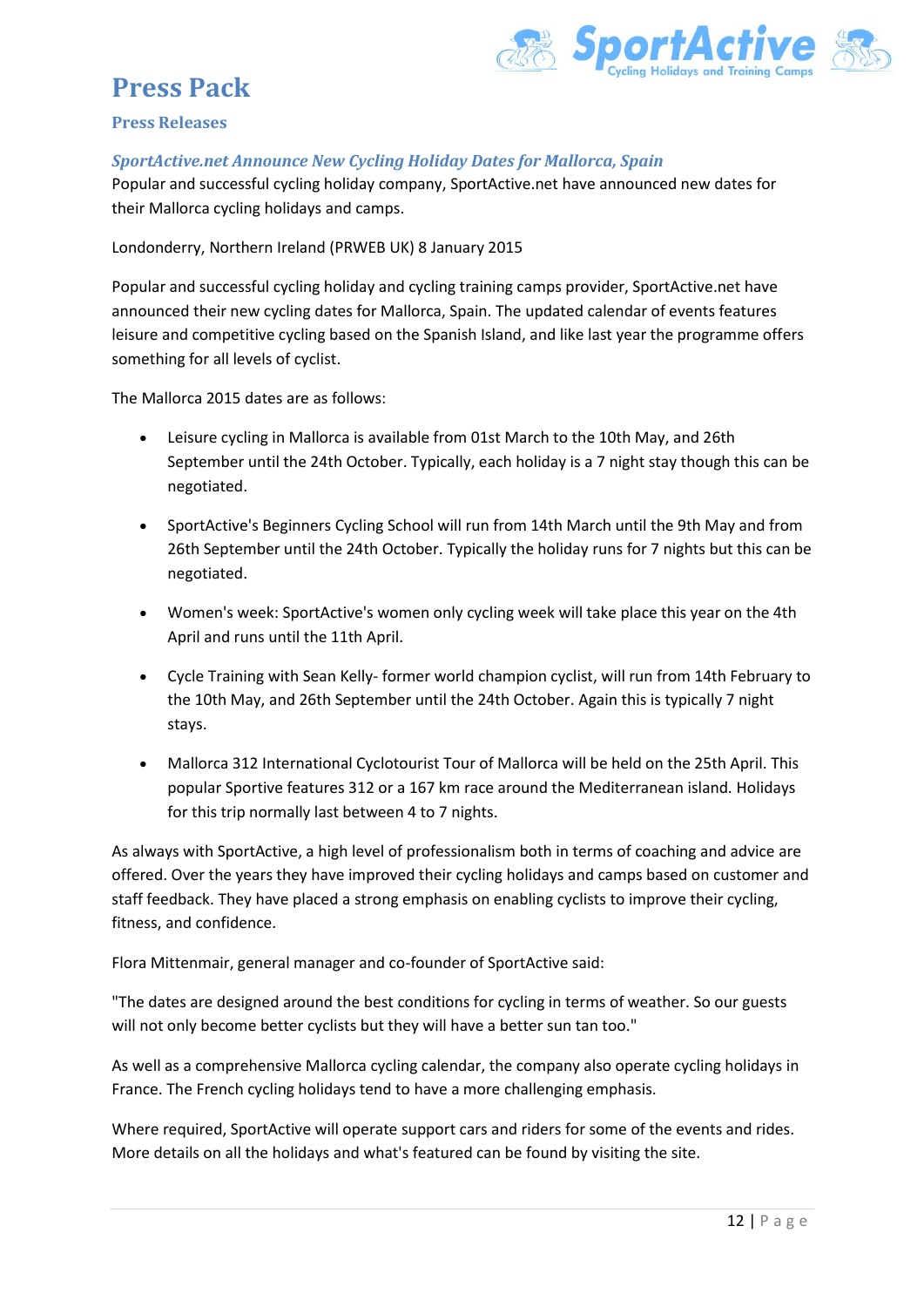

### *SportActive Revamps Cycling Holiday Website to Enhance Clarity and Ease of Use*

Popular cycling holiday gurus SportActive.net have revamped their cycling holiday website. The new site has focused on improving clarity and user experience based on feedback from several sources, including Irish cycling legend Sean Kelly.

Londonderry, Northern Ireland (PRWEB) December 04, 2014

Popular and successful cycling holiday company SportActive.net, have revamped their cycling holiday website to make it more user friendly. The new site is a result of user feedback, staff experiences, and the input of one of cycling's greatest riders, Sean Kelly.

The idea behind the changes was not just to create a more aesthetically pleasing website. The purpose was to improve user experience by providing clarity and ease of use.

SportActive.net, have redesigned their cycling holidays and cycling training camp pages to ensure cycling holidaymakers can easily determine whether the holiday is right for them. All the information needed is at the top of the page, with more detailed information and booking forms further down. In SportActive's experience most users will want to discover as much information as possible about the cycling holiday they want to go on.

SportActive.net have been running cycling holidays, training camps, and sportive in France and Mallorca, Spain, for several years. Their range of cycling holiday packages include leisure cycling in the Mediterranean to emulating professional riders in the Tour de France, cycling some of the toughest mountains on the Tour de France route. Nearly all the holidays feature professional coaching and guided routes. The more demanding rides and sportives feature backup cars and riders.

The new SportActive cycling holiday website is now live. All the information needed to make an informed choice about which cycling holiday is right for the user is now at their fingertips. The staff of SportActive.net are also just an email or phone call away should a user wish to speak someone in person.

General manager and co-founder of SportActive.net said:

"It has never been easier to choose and discover our cycling holidays via our website. It is made perfectly clear what the holidays offer, and what level of cyclist they are aimed at."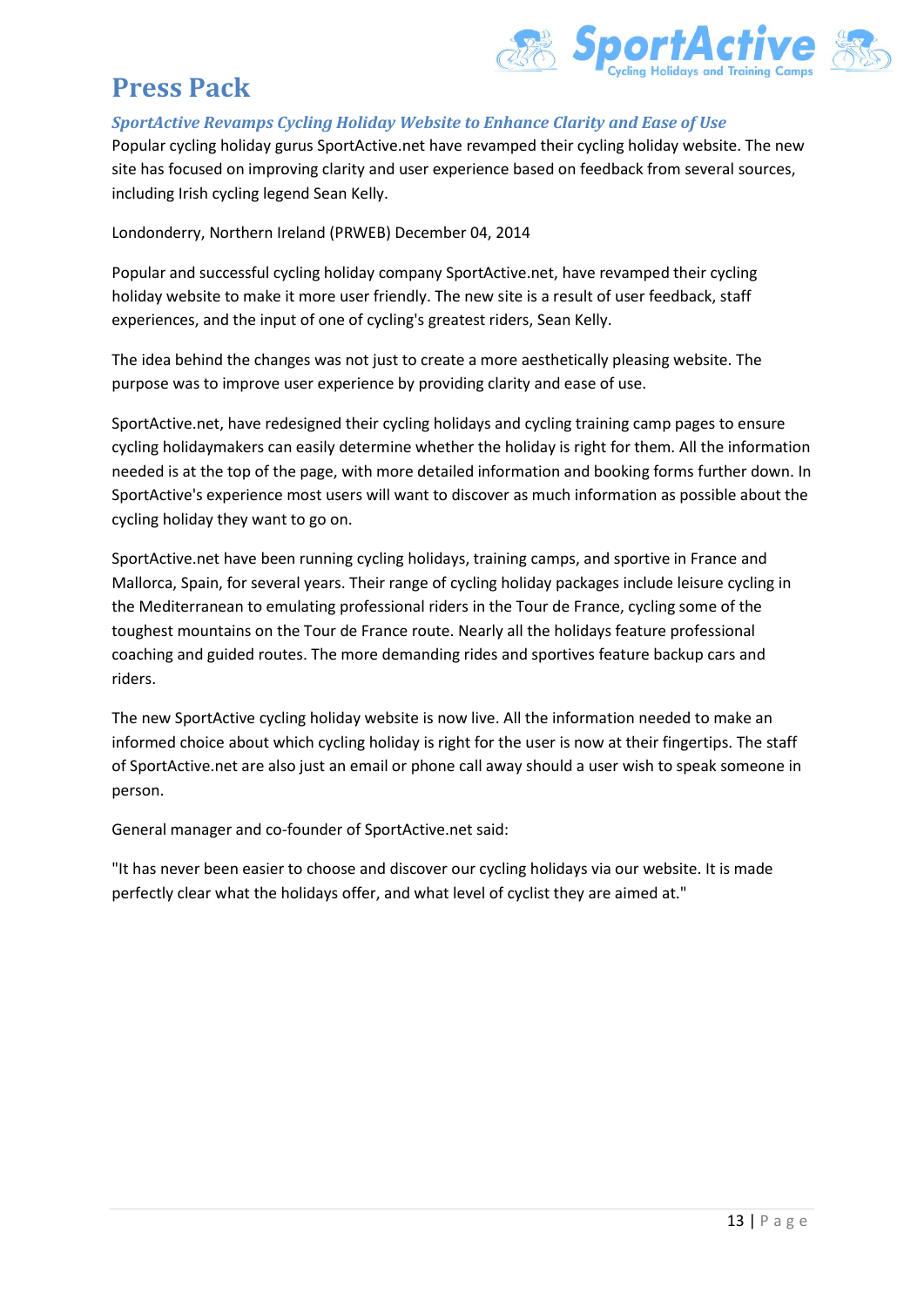

# <span id="page-14-0"></span>**News/Blog/Training Tips**

As well as running exciting and comprehensive holidays and training camps we also operate a comprehensive news/blog page on our site. It features company events and cycling tips.

An extract of a recent post is below;

<span id="page-14-1"></span>**6 Reasons to Improve your Cycling Improve your Health and Confidence.**

**Start Cycling to Work and Save Money.**

**Age is no Barrier to Cycling.**

#### **Improving your Cycling.**

Cycling is a sport and pastime which has seen an upturn in popularity over the last ten years. From country lanes to city centres more and more people are climbing on a saddle rather than getting behind the wheel. Like any sport or pastime, the better you are at it the more you will get out of it.

So with a billion bikes currently whizzing all over the planet, let's look at why you should improve your cycling.

#### **Health**

Without question cycling is good for you. It is not only your lower body which gets a comprehensive workout, but your heart and your upper body are put to the test as well. Most places also demand a fairly high level of concentration, so your mind is stretched too. So not only do all these areas improve with your cycling, but the whole thing is low impact too.

#### **Cycling to Work**

If you can cycle to work, numerous benefits ensue. First, you get fit, two you save money, and three you're helping to protect the planet. This is not only because you're leaving the car at home, but you're consuming less fuel. Fuel as we know, carries great environmental risk to extract and is the subject of much controversy. If you improve your cycling, and can cycle to work, you and the rest of the world will benefit.

#### **Confidence**

As well as making you healthier, becoming a better cyclist will make you more confident. This is something we notice when we run our **[women-only cycling week in Mallorca](http://sportactive.net/en/Cycling-holidays-and-camps/mallorca-women-cycling-week.html)**. Some women are quite timid at the start, but by the end they are feeling a lot more confident as they achieve more and more personal goals through cycling. There can be no doubts that getting better at cycling makes you a more confident person generally.

#### **Open to Anyone**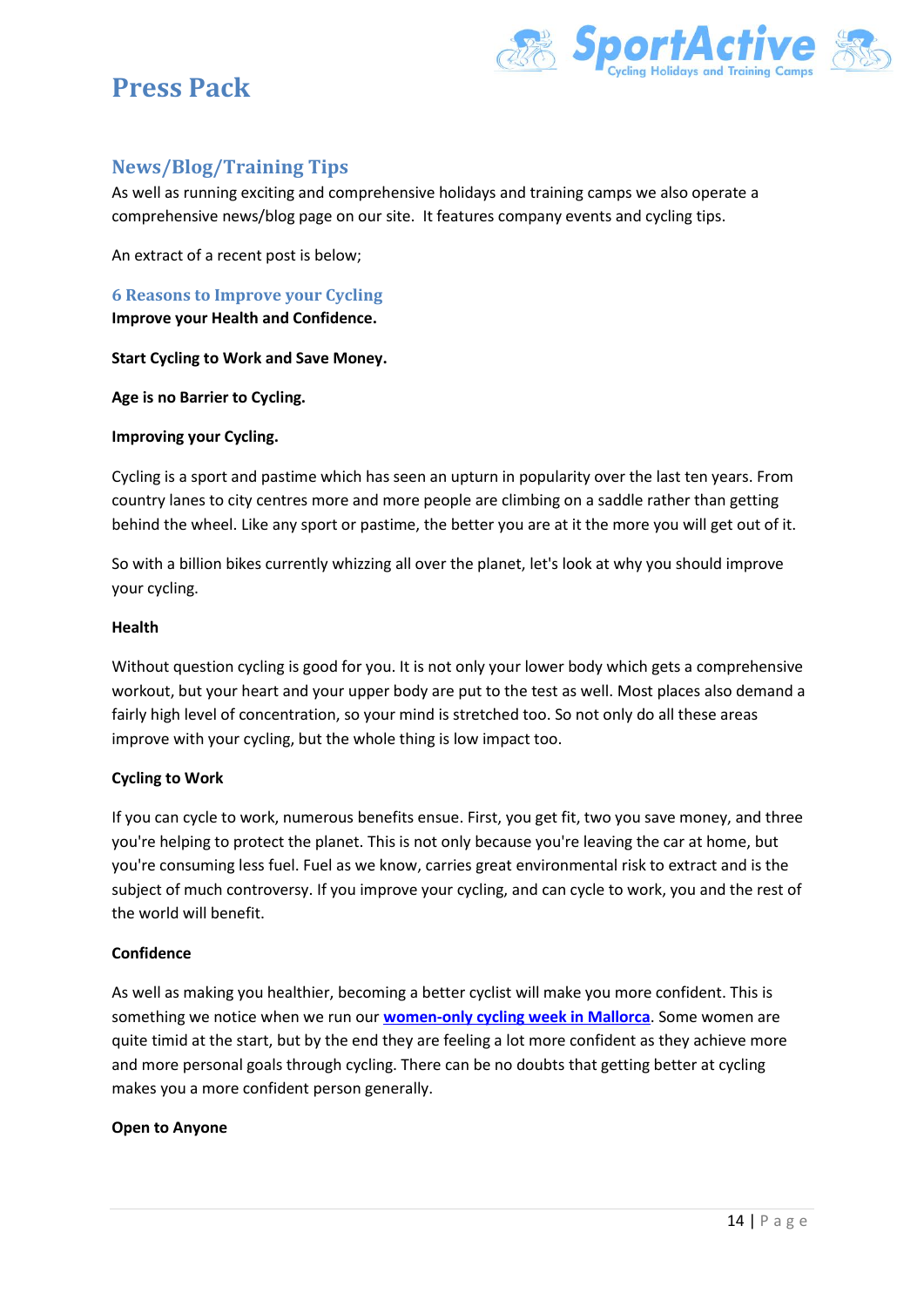

One of the great things about cycling is that most of us learn to ride from an early age. So providing we can get our hands on a bike, we can get back on the saddle at any time of our lives. You're never too old to start improving your riding skills, and we often have people in their seventies cycling the hardest mountains in Europe.

#### **Social**

Bicycle riding is surprisingly social. Not only are more and more people taking up the sport, but group riding is common. It is great family time, and regardless of your level a passion for cycling will ensure you have friends. With the advent of GPS and smartphones taking pictures of places you've explored is now a real option. Now is a good time to climb on a cycle.

#### **Learning at your Level**

The other aspect of cycling which is positive is that you are only competing with yourself. So if you are looking at other cyclists feeling you'll never be faster than him or her, it really does not matter. It is improvements to your times and technique that is important.

#### **Improving your Cycling in Mallorca**

A great way to improve your cycling is to join us in Mallorca and start riding. Our holidays are based around learning through enjoyment, and we have a holiday for all levels of cyclists. We can even help you ride in Sportives which occur on Mallorca every year.

To discover our **[Cycling Holidays in Mallorca](http://www.sportactive.net/)**, follow the link. You're never too old or unable to improve your cycling.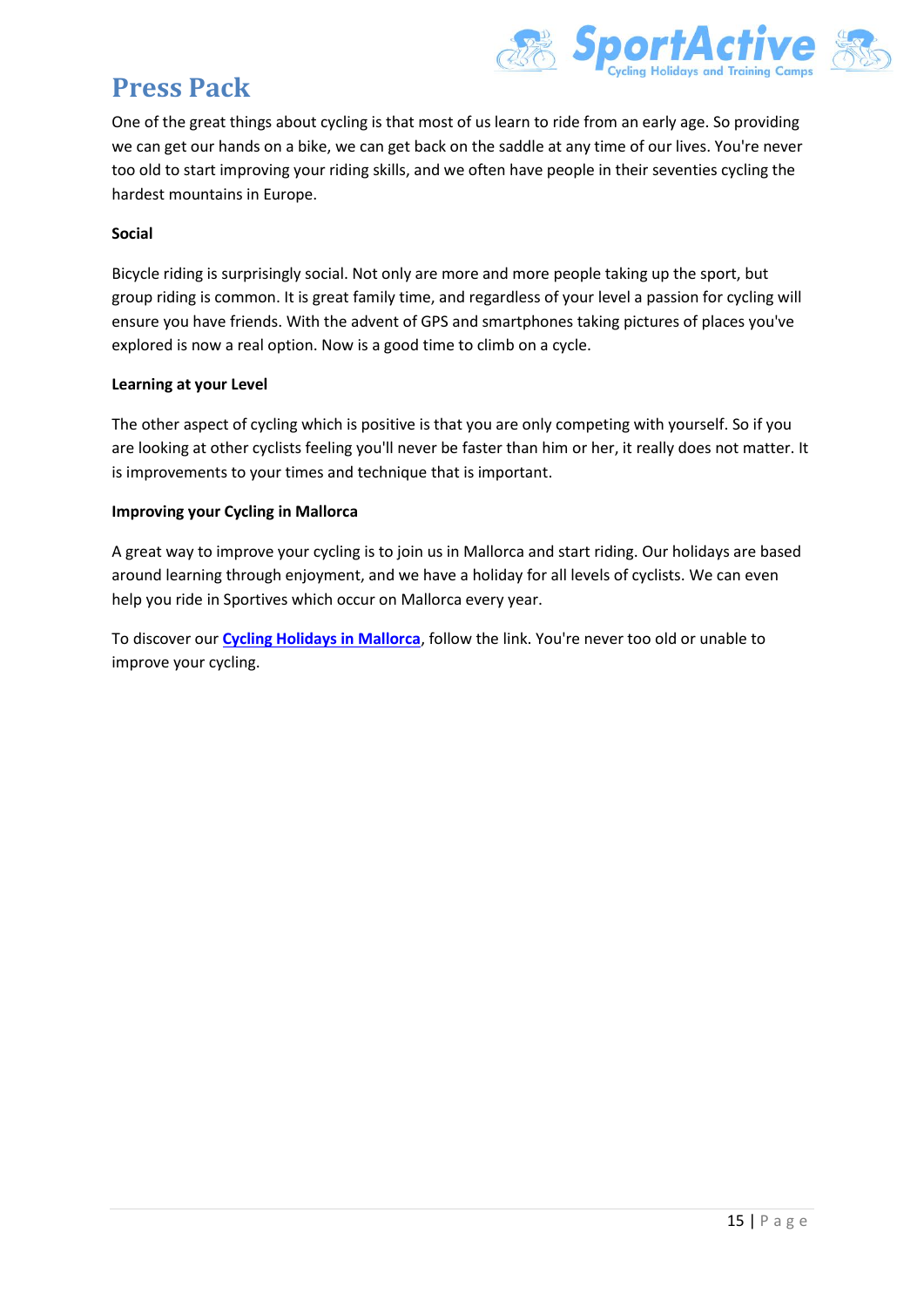

# <span id="page-16-0"></span>**Key People**



#### <span id="page-16-1"></span>**Martin Birney - Cycling coach**

Martin, a founder of the SportActive Company, has a vast experience in cycling and extensive knowledge of Mallorca, gained with over 20 years of training on the island. He has competed in Europe and Australia in international road and track, achieving 4th in the World Master's Championship. He is also a qualified cycling coach. He is a native of Donegal and his cycling passion has taken him to many parts of the world.



#### <span id="page-16-2"></span>**Flora Mittermair**

Flora, General Manager of SportActive, comes from a downhill skiing background with also experience in mountain biking and running and has since moved to road bikes and now participates in cycle sportifs in France. Flora has many years experience in the tourist industry and is polyglote.



#### <span id="page-16-3"></span>**Sean Kelly**

**[Sean Kelly](http://sportactive.net/)** was the world ranked number 1 cyclist for 5 consecutive years. Amongst his long palmares, can boast of 4 Tour de France green jerseys, victory in the Tour of Spain (plus 16 stages), 7 editions of Paris-Nice, 2 Tours of Switzerland, 1 Worldcup series, 1 Grand Prix des Nations in his list of successes. He was known as the king of the Classics: he won 2 Milan-San Remo, Paris-Roubaix and Liège-Bastogne-Liège as well as 3 Tour of Lombardy.



#### <span id="page-16-4"></span>**Derek Patterson - Cycling & Triathlon coach**

Derek is a qualified cycling and triathlon coach. He has achieved the Irish Masters Triathlon Champion title twice, and is also a European Masters Triathlon bronze medallist. Derek has coached athletes to 15 overall Irish titles. With this wealth of experience and from having been racing since the mid-eighties, Derek has spent over 20 years training in Mallorca. This has given him an in depth knowledge of the roads, cafes and villages of the Island of Mallorca.



#### <span id="page-16-5"></span>**Stephen Burns - bike mechanic**

Stephen has a vast experience in cycling mechanics. He comes from Donegal from a cycling background. In his youth, travelling with his father to races all over Ireland, he gained the passion for cycling and the knowledge of the mechanics of the bike.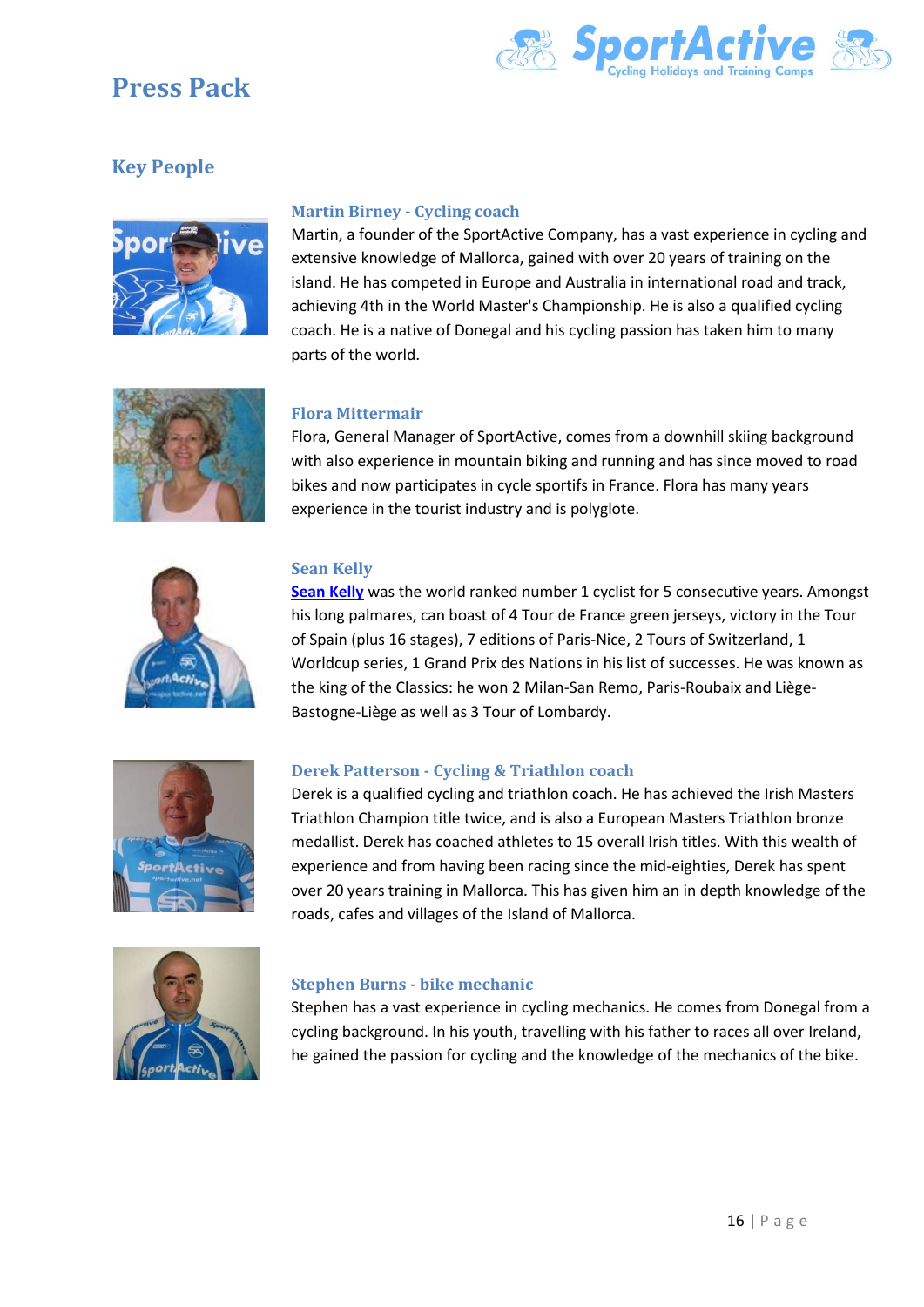





### <span id="page-17-0"></span>**Thierry Bry - cycling guide**

Thierry is our French cycling guide living in Haute Savoie in the French Alps. He is a passionate cyclist, triathlete and cross country skier and takes care of the children of his local triathlon club as instructor.

### <span id="page-17-1"></span>**Alfonso García - cycling guide**

Alfonso is a qualified cycling guide and a native of Mallorca. He rides since 1998. He often competes in local triathlon, trail running and half marathon and has an in depth knowledge of the cycling routes. Alfonso also is a graduated Nutritionist by UNED (Universidad Nacional de Educación a Distancia. He speaks Spanish, English and German.



#### <span id="page-17-2"></span>**William Perello - cycling guide**

William is a qualified cycling guide and a native of Mallorca. Having competed and raced for several years on the Island, he has an in depth knowledge of the cycling routes. He is now a member of the "Club Ciclista Can Picafort" and is still competing in local races. William speaks Spanish, English and German.



#### <span id="page-17-3"></span>**Jose Miguel - masseur**

José is a Quiro-Masseur specializing on Sports Massage, Thai massage and Bioenergetics. Being involved in the world of sports himself - he was a competitive cyclist, both in mountain biking and road racing for a number of years, on a local level in Mallorca - Jose knows all the needs of cyclists. His first weeks with SportActive, in our Cycling Centre in Puerto Alcudia, in October 2012, were very successful and gave great satisfaction to all guests present in those weeks.



#### <span id="page-17-4"></span>**Albert Cerdà - walking guide from Mallorca**

Albert, is the local SportActive walking guide in Mallorca. He was born in the island and has explored all the walking paths and mountain bike trails. He is not ski instructor as the other SportActive local walking guides, but scuba diving instructor parallel to his walking and mountain biking. He will explain the history of the island, the local habits and customs of the inhabitants and mountain villages. He speaks perfect English and French.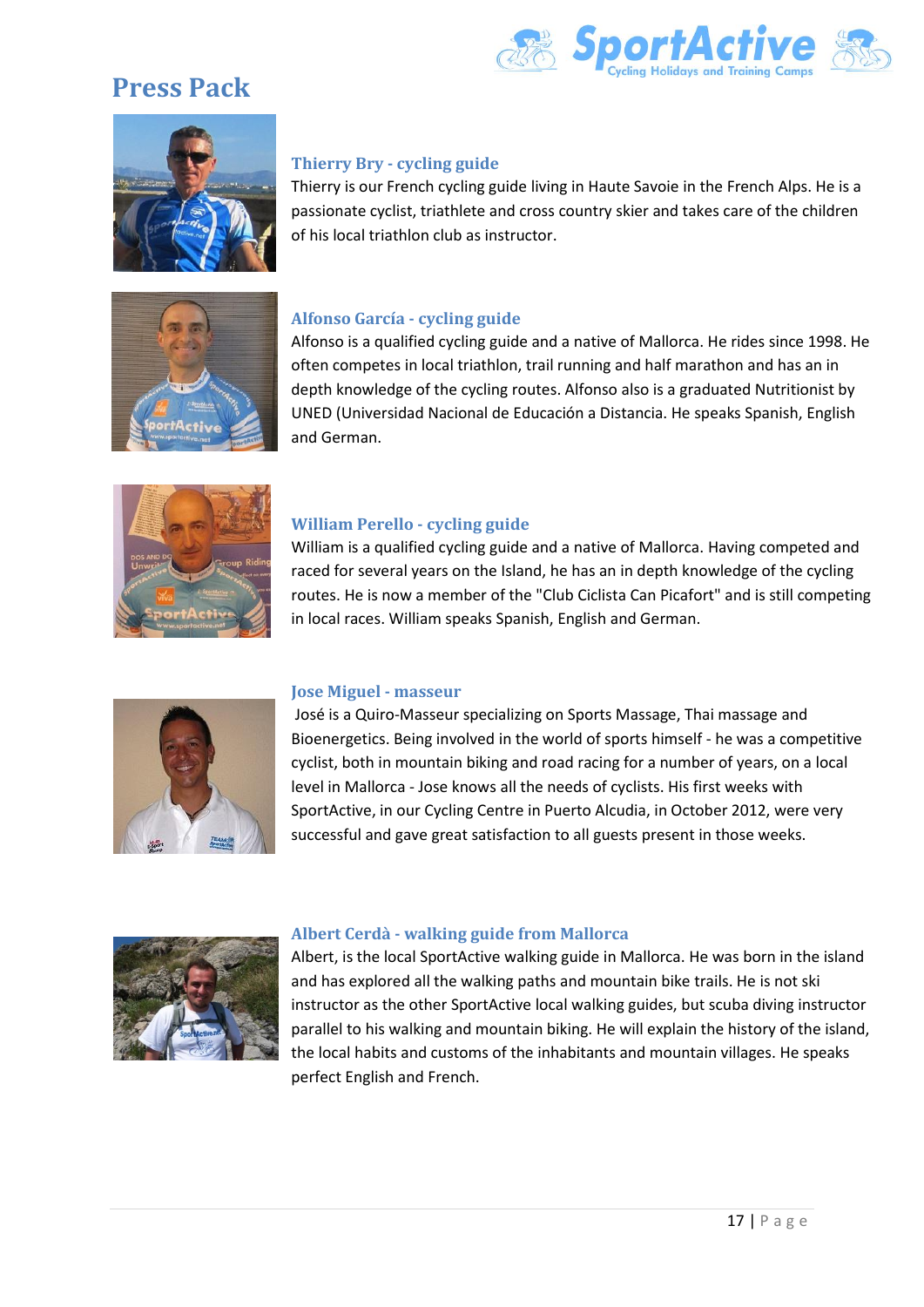



#### <span id="page-18-0"></span>**Xavier Renan - walking guide from Samoëns - France**



Xavier is the local SportActive guide from Samoëns, located in the Haute Savoie Region in the French Alps. He was born in Samoëns and has explored the area's mountains all his live : walking paths, mountain bike trails, downhill ski slopes, cross country ski trails and the snow-shoe walking options have no secrets for him. Xavier is a ski instructor of the "Ecole du Ski Français" as well as mountain guide. He can explain all the local habits and customs of the region and knows the places to find the chamois, ibex and other alpine fauna. He speaks perfect English.

#### <span id="page-18-1"></span>**Georg Weihs - walking guide from St Johann in Tirol - Austria**



Georg is the local SportActive guide from St Johann in Tirol. He was born in St Johann and has explored the walking path, mountain bike trails and ski slopes of the Tyrolean mountains for all his life. Georg is a ski instructor and mountain guide. He will be able to explain all the local habits and customs of the little mountain villages and inhabitants, name all the mountains and tell stories about them. He speaks perfect English and the Ladies in our groups simply Love him (ask previous guests).